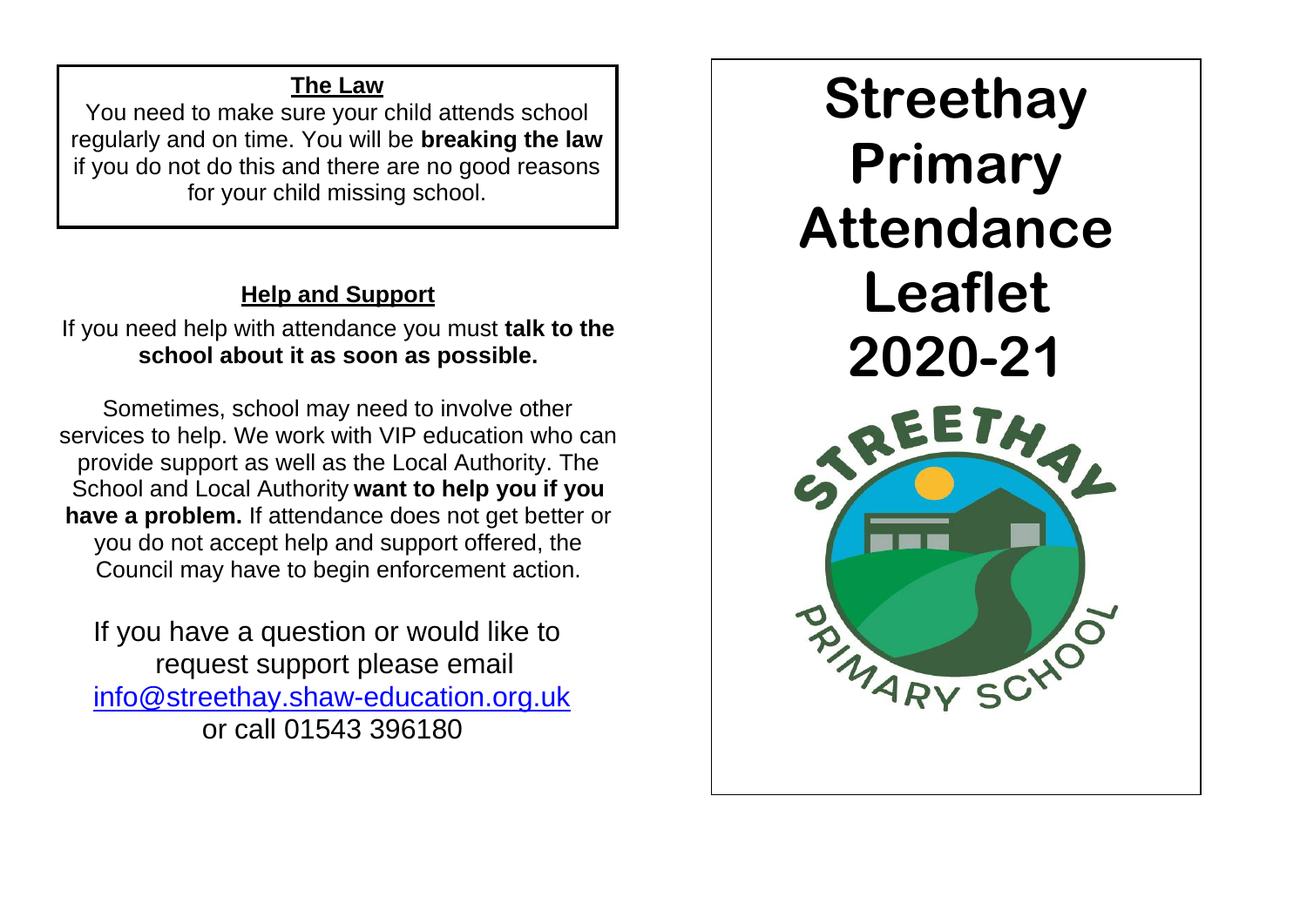# **Attending school is very important**

Your child must attend school every day. Children who are regularly absent from school miss out on opportunities which can affect their life-long chances. If you have any concerns about your child's attendance contact school, so we can work together to improve the situation.

**Lateness** School starts at 8.35am for KS1. 8:40 for Reception and 8:45 for Nursery. Your child will receive a late mark (L code)if they arrive after this time. If your child arrives after 9.15am (without good reason), they will receive an unauthorised absence mark (U code). **Medical Evidence**

# relevant information. **If Your Child Is Absent You Must:**

- Contact school on each day of absence and provide reasons for absence.
- Keep school informed on a regular basis if your child is absent for a long period.
- Follow Coronavirus procedures to ensure students, staff and our school community can stay safe.

#### **Failure to do these things may result in your child's absences being unauthorised**

Unauthorised absences can be recorded on the register when there is no valid reason given for absences, a holiday not approved by the school, lateness after the register closes or illness without medical evidence.

### **Medical Appointments**

If it is possible, any appointment should be made out  $\ddot{c}$ school time. If this is not possible, your child should miss the minimum amount of school time necessary.

**If your child is well enough to go back to school following the appointment, they should do so.**

If you are asked for medical evidence you will need to provide copies of G.P appointment cards or letters, medication details or other

#### **Holidays / Leave of Absence**

Please request an **application form** from school. Consider quarantine requirements and FCO advice when booking travel. Unauthorised leave may result in a Fixed Penalty Notice (fine) or court prosecution.

#### **Persistent Absence**

If your child's attendance falls to 90% or below, this is considered, by Government to be persistent absence. Where attendance falls below 90% and there are unauthorised absences, the may result in a referral to the Local Authority for enforcement Action



**Please remember to contact us if your address or contact or emergency contact details change!**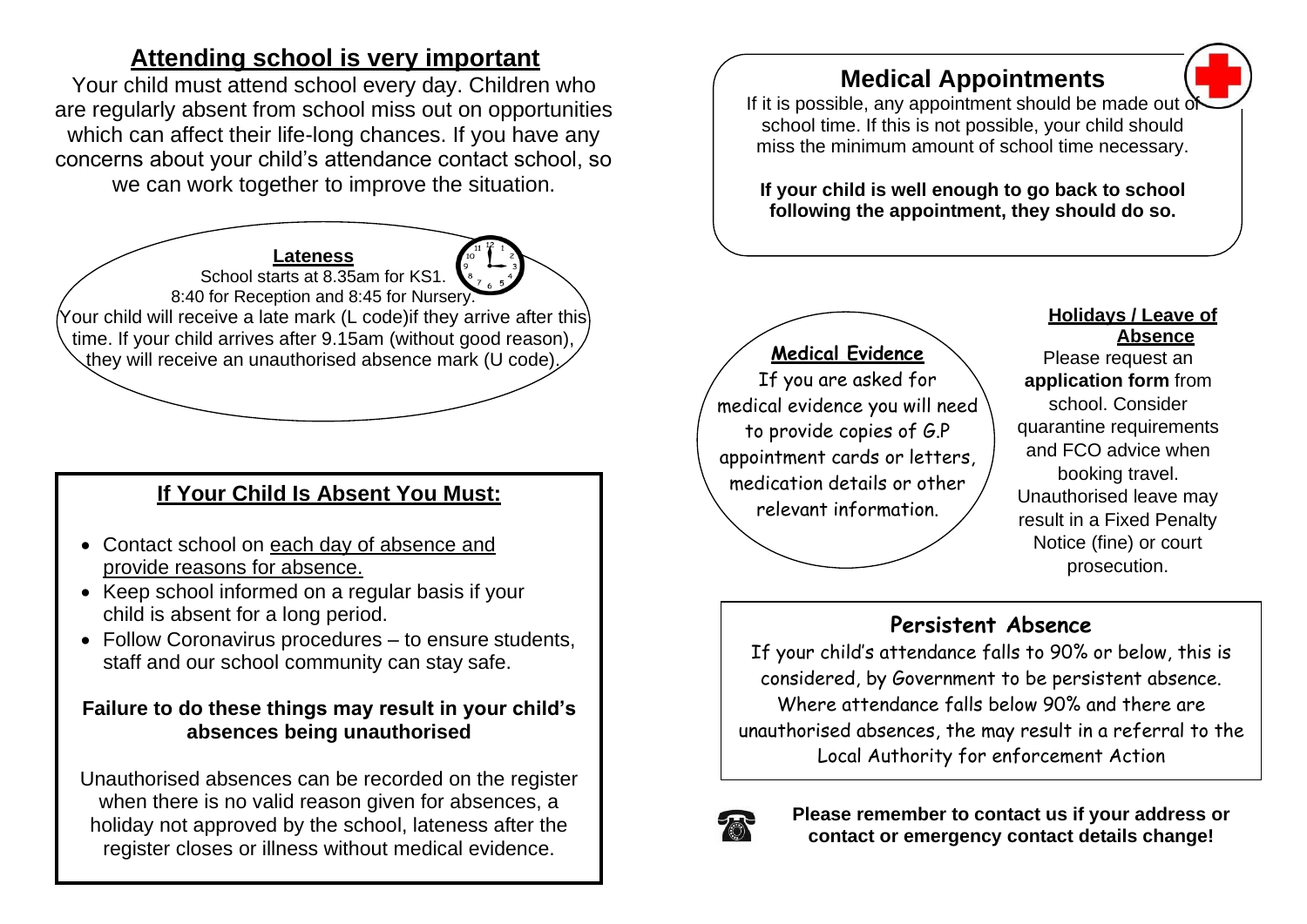| Coronavirus - What do parents need to do?                  |                                                                                                                                                                                                                                                                                       |                                                                                                                                                                                                                                                                                                                  | What to do<br>if                                                                                                                                                                                                 | $\bullet$ A                                                                                        |
|------------------------------------------------------------|---------------------------------------------------------------------------------------------------------------------------------------------------------------------------------------------------------------------------------------------------------------------------------------|------------------------------------------------------------------------------------------------------------------------------------------------------------------------------------------------------------------------------------------------------------------------------------------------------------------|------------------------------------------------------------------------------------------------------------------------------------------------------------------------------------------------------------------|----------------------------------------------------------------------------------------------------|
| What to do<br>if                                           | <b>Action needed</b>                                                                                                                                                                                                                                                                  | <b>Return to school</b><br>when                                                                                                                                                                                                                                                                                  | Somebody in<br>my household                                                                                                                                                                                      | $\bullet$ D<br>$\bullet$ S                                                                         |
| My child has<br>coronavirus<br>symptoms                    | • Do not come to school<br>• Contact school daily<br>• Self-isolate<br>• Get a test and inform<br>school about results                                                                                                                                                                | If the test comes back<br>negative and the child<br>no longer has<br>symptoms.                                                                                                                                                                                                                                   | has tested<br>positive for<br>coronavirus<br>NHS test and                                                                                                                                                        | w<br>at<br>$\bullet$ C<br>$\bullet$ S<br>$\bullet$ D                                               |
| My child tests<br>positive for<br>coronavirus              | • Do not come to school<br>• Contact school daily<br>• Child to self-isolate for<br>at least 10 days<br>• The rest of the<br>household should self-<br>isolate for 14 days<br>• Inform school<br>immediately about test<br>result                                                     | After 10 days if:<br>- you don't have any<br>symptoms<br>- you just have a cough<br>or changes to your<br>sense of smell or taste -<br>these symptoms can last<br>for weeks after the<br>infection has gone.<br>Keep self-isolating if<br>you feel unwell;<br>- a high temperature or<br>feeling hot and shivery | trace have<br>identified my<br>child as a 'close<br>contact' of<br>somebody with<br>symptoms or<br>confirmed<br>coronavirus<br>We/my child<br>travelled and<br>has to self-<br>isolate as part<br>of a period of | $\bullet$ S<br>w<br>at<br>$\bullet$ C<br>$\bullet$ S<br>$\bullet$ D<br><b>ur</b><br>te<br>th<br>Fi |
|                                                            |                                                                                                                                                                                                                                                                                       | - runny nose or sneezing<br>- feeling or being sick or<br>diarrhoea. After<br>sickness or diarrhoea,<br>stay at home until 48<br>hours after they've<br>stopped.                                                                                                                                                 | quarantine                                                                                                                                                                                                       | (fi<br>pr<br>wh<br>nee<br>$\bullet$ D<br>$\bullet$ C<br>$\bullet$ S                                |
| Somebody in<br>my household<br>has coronavirus<br>symptoms | • Do not come to school<br>• School will provide<br>work to be completed<br>at home<br>• Contact school daily<br>• Household member to<br>self-isolate for 10 days,<br>get a test and inform<br>school about results<br>• Rest of the household<br>should self-isolate for<br>14 days | If the test is negative.                                                                                                                                                                                                                                                                                         | We have<br>received<br>medical advice<br>that my child<br>must resume<br>shielding.                                                                                                                              | $\bullet$ D<br>$\bullet$ P<br>y<br>n<br>gι<br>$\bullet$ S<br>w<br>at<br>$\bullet$ F<br>a           |

| <b>Vhat to do</b>                                                                                                                        | • Action needed                                                                                                                                                                                                                                                                  | <b>Return to school</b>                                                                                  |
|------------------------------------------------------------------------------------------------------------------------------------------|----------------------------------------------------------------------------------------------------------------------------------------------------------------------------------------------------------------------------------------------------------------------------------|----------------------------------------------------------------------------------------------------------|
|                                                                                                                                          |                                                                                                                                                                                                                                                                                  | when                                                                                                     |
| omebody in<br>ny household<br>as tested<br>ositive for<br>oronavirus                                                                     | • Do not come to school<br>• School will provide<br>work to be completed<br>at home<br>• Contact school daily<br>• Self-isolate for 14 days                                                                                                                                      | The child has completed<br>14 days of self-isolation                                                     |
| <b>HS</b> test and<br>ace have<br>lentified my<br>hild as a 'close<br>ontact' of<br>omebody with<br>ymptoms or<br>onfirmed<br>oronavirus | • Do not come to school<br>• School will provide<br>work to be completed<br>at home<br>• Contact school daily<br>• Self-isolate for 14 days                                                                                                                                      | The child has completed<br>14 days of self-isolation                                                     |
| /e/my child<br>avelled and<br>as to self-<br>olate as part<br>f a period of<br>uarantine                                                 | • Do not take<br>unauthorised leave in<br>term time. If you do,<br>this could result in a<br><b>Fixed Penalty Notice</b><br>(fine) or court<br>prosecution.<br>where quarantine is<br>needed:<br>• Do not come to school<br>• Contact school daily<br>• Self-isolate for 14 days | The quarantine period of<br>14 days has been<br>completed                                                |
| le have<br>eceived<br>edical advice<br>iat my child<br>nust resume<br>hielding.                                                          | • Do not come to school<br>• Provide school with<br>your shielding<br>notification and follow<br>guidance.<br>· School will provide<br>work to be completed<br>at home.<br>· Follow agreed contact<br>arrangements.                                                              | School inform you that<br>restrictions have been<br>lifted and your child can<br>return to school again. |